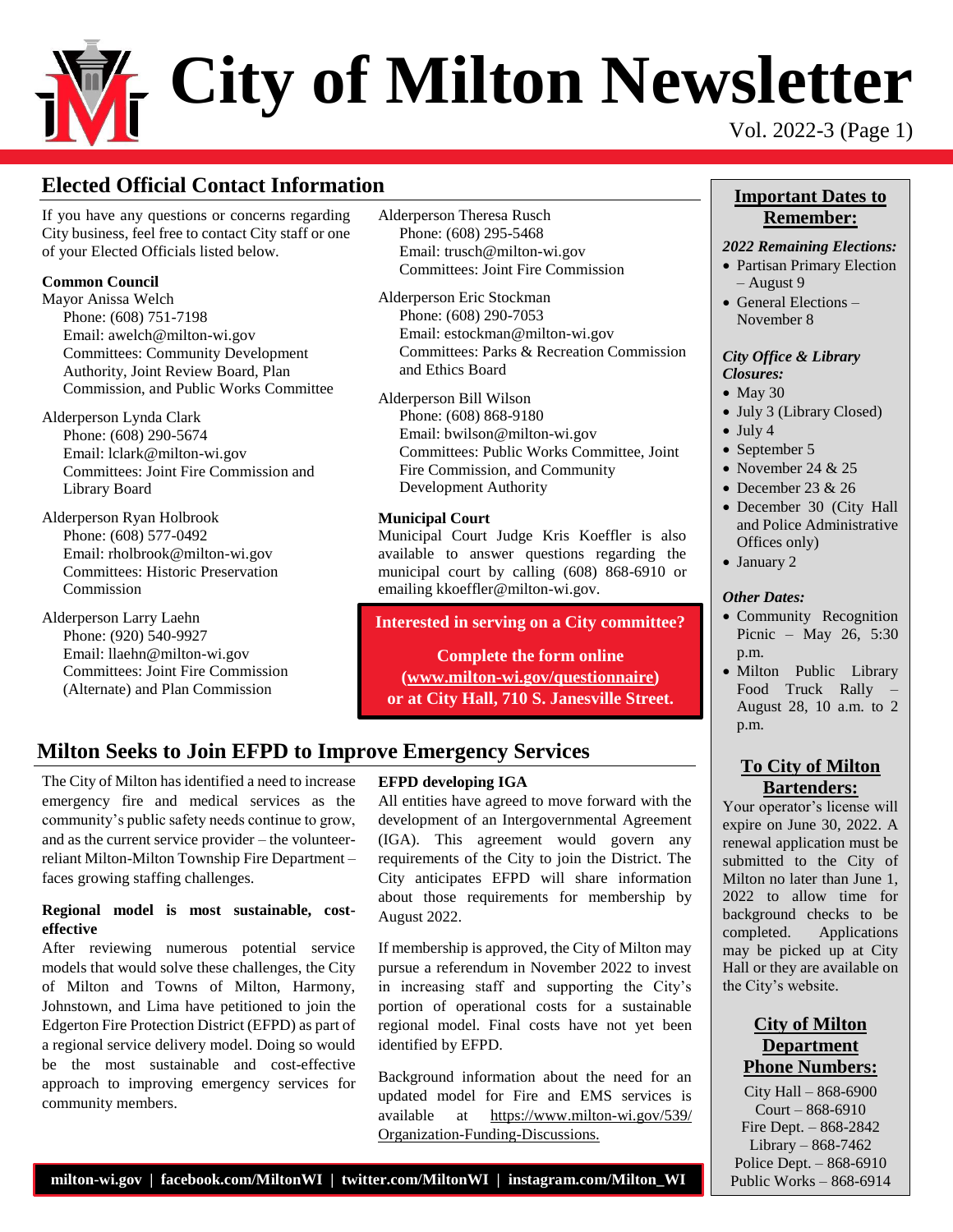# **City of Milton Newsletter** Vol. 2022-3 (Page 2)

## **Stormwater Utility Fees**

At the March 15, 2022 meeting of the Common Council, a rate adjustment for the Stormwater Utility was approved based on actual costs, capital improvements, Wisconsin Department of Natural Resources (DNR) permit requirements, and changes to the assessment ordinance for curb and gutter.

The stormwater utility was initially approved in 2009, and since then there has been one rate adjustment in 2013.

The new fee, which will go into effect on the bills mailed on July 15, 2022, will increase from \$62.88 per Equivalent Runoff Unit (ERU) per year to \$93.36 per ERU per year, or an additional \$5.08 per ERU on a bi-monthly bill. Single-family homes and duplexes pay based on one ERU. Multi-family parcels of three units or more

## **Milton Public Library Program Updates**



#### **Monarch Club** *Thursday, May 19, 4-5 pm*

Calling all citizen scientists! Do you want to learn about monarch butterflies, why they are important to our environment, and how to keep them? Help us launch our inaugural Monarch Club this May! We will talk about what we plan to do during Monarch Club. You can look forward to crafts, learning the butterfly life cycle, identifying milkweed, and creating a Monarch habitat to raise Monarchs from caterpillar to butterfly in the library all summer! The club will meet through September. Open to all ages!

#### **Join a book club!**

*Mystery Book Club*: This group generally meets on the third Tuesday of the month at 6:30 p.m. Informal discussions are led by Ethel Himmel.

and non-residential parcels are charged individually based on impervious surface (parking lots, roofs, etc.) area on each parcel.

With this fee adjustment also comes an additional change related to assessments for curb and gutter. Previously, when the City completed work on a street, adjacent property owners were assessed 50 percent of the replacement curb and gutter bill. Now, with the fee adjustment, the utility will pay the full cost of the curb and gutter *replacement* work since these improvements benefit the utility as a whole. The adjacent property owners will still pay the full cost for *new* curb and gutter where none previously existed.

If there are any questions about the Stormwater Utility fees, please contact the Public Works Department at (608) 868-6914.

*American Lives Discussion:* This group meets on the Second Tuesday of the month at 6:30 pm. The American Lives is a non-traditional book group that focuses on the lives of influential Americans. It will focus on the person rather than the book. Choose to read one or more biographies about our subject, each book on the list presents a different view. This will prompt lively discussions facilitated by Bill Wilson. Remote participation available.

To see a list of upcoming titles for both clubs, please visit [www.miltonpubliclibrary.org](file://///miltondata/home/City%20Hall/Inga/Inga/Employee%20Docs%20and%20Info/Administrative%20Services%20Division/Public%20Communications/Bi-Monthly%20Newsletter/2022/www.miltonpubliclibrary.org) under the Events & More tab.

#### **Library Lope: Let's Dash for Books 5k and 1 mile fun run**

#### *Saturday, August 13*

Register for the Teen Advisory Board's 7th annual fun run and participate in-person or virtually! This year, the event will start and end at Schilberg Park. Registration is \$18 for the 5K and \$10 for the 1 mile; add a t-shirt for \$15.00 more! Money raised will go towards teen programming and the teen book collection. Paper registration forms are at the library, or register online at [https://runsignup.com/](https://runsignup.com/Race/WI/Milton/LibraryLopeLetsDashforBooks)  [Race/WI/Milton/LibraryLopeLetsDashforBooks.](https://runsignup.com/Race/WI/Milton/LibraryLopeLetsDashforBooks)

### **MPL's Summer Reading Program - #CheckOutMPL:**



The Milton Public Library's summer learning program, #CheckOutMPL, will run from June 13 to August 5, and there will be programs and challenges for all ages. Programs include a tween book club, the Little Owl/Wise Owl reading program, a 90s trivia night, webinars to learn all about pollinators, a hula hoop dance class, a murder mystery night for teens, crafts for all ages, and so much more. To see all of the library's programs, visit the library's website at www.miltonpubliclibrary.org.

#### **2021 Water Quality Report:**

The 2021 Water Quality Report (CCR) is on the City's website [\(www.milton](https://www.milton-wi.gov/CCR)[wi.gov/CCR\)](https://www.milton-wi.gov/CCR), and paper copies are at City Hall. This is the Milton Water Utility's annual drinking water quality report telling users where the water comes from and what's in it.

### **Tails n Trails Dog Park**

Looking for a place to play outside with your dog? Check out the Tails n Trails Dog Park, 466 Elm Street. The smaller dog park will be reopened on June 1 after the grass is reseeded. The large dog park is a great place to hike with or without a pet!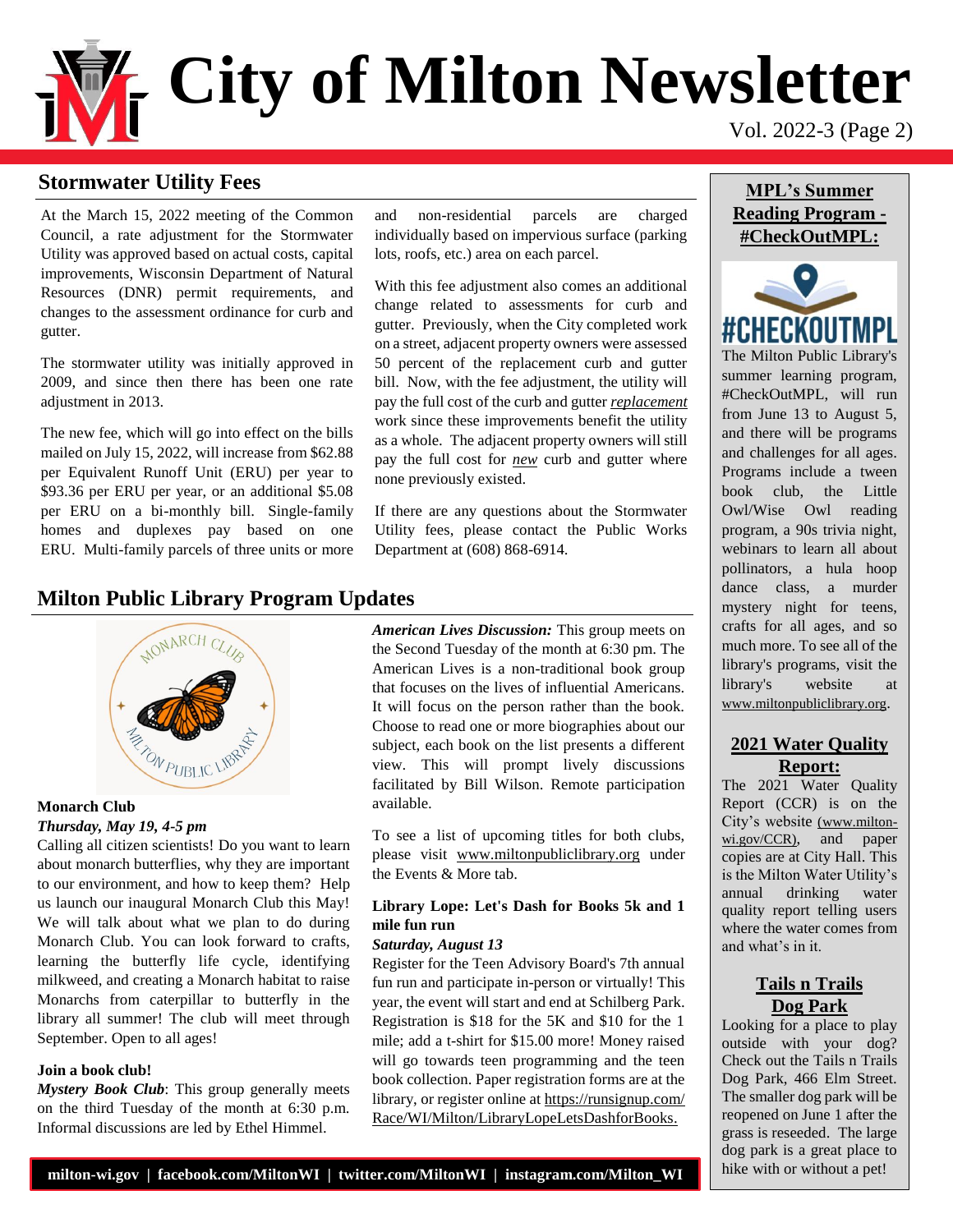# **City of Milton Newsletter** Vol. 2022-3 (Page 3)

## **Ordinance Reminders: Recreational Fires and Fireworks**

**Fires:**



Generally, the only fires permitted by ordinance are grills and outdoor campfires for cooking, ceremonies, or recreation. These approved fires must be confined by a control device or structure such as a barrel, fire ring, or fire pit. The material allowed in such campfires can include leaves, brush, clean wood, and other vegetative debris.

Uncontained bonfires are allowed only if approved by and in accordance with provisions established by the Fire Chief. Other types of open burning for weed control, habitat management, or purposes other than recreation should generally be reviewed and approved by the Fire Chief.

There are prohibitions on burning other types of material within the ordinance. For example, the burning of rubbish, garbage, furniture, construction debris, treated wood, plastics, rubber, recyclables, and waste oil are all prohibited.

More details can be found in the [Milton Code of](https://library.municode.com/wi/milton/codes/code_of_ordinances?nodeId=PTIICOOR_CH50OF_ARTIIOFENPUSA_S50-33OUREBU)  [Ordinances, Section 50-33 Outdoor and Refuse](https://library.municode.com/wi/milton/codes/code_of_ordinances?nodeId=PTIICOOR_CH50OF_ARTIIOFENPUSA_S50-33OUREBU)  [Burning.](https://library.municode.com/wi/milton/codes/code_of_ordinances?nodeId=PTIICOOR_CH50OF_ARTIIOFENPUSA_S50-33OUREBU)

#### **Fireworks:**

The laws of the State of Wisconsin and our City ordinances are very restrictive when it comes to fireworks. The only types of fireworks permitted by ordinance include toy pistol paper caps, sparklers, and toy snakes.

## **4 th of July Parade Information**

The 4th of July Parade is held every year on July 4. The parade starts on Madison Avenue at the intersection with Crescent Drive and proceeds east down Madison Avenue to Hilltop Drive where the parade route then heads south to Municipal Drive.

The parade is coordinated by Derek Henze.

The parade entrant form is available as an electronic form on the City's website The use of any other type of fireworks are only authorized by a permit granted by the Mayor and approved by the Fire Chief. Wisconsin State Statute 167.10 is very clear that possessing or using any other fireworks, including, for example, firecrackers, roman candles, bottle rockets, and mortars without a valid permit is illegal. A commonly used rule of thumb is that a permit is required if the device explodes or leaves the ground.

Unfortunately, firework retailers will frequently still sell these items to Wisconsin residents, even though they are illegal to possess and use without a permit throughout Wisconsin. Being able to purchase prohibited items at a fireworks retailer does not mean they are legal to possess and use without a permit.

Finally, the Police Department frequently responds to noise complaints, property damage, and other issues related to the use of illegal fireworks within the City. Being considerate of others when living in a City where neighbors are close by is not only polite, it eliminates the need for the Police Department to take enforcement action.

Additional details can be found in the [Milton Code](https://library.municode.com/wi/milton/codes/code_of_ordinances?nodeId=PTIICOOR_CH50OF_ARTIIOFENPUSA_S50-34SADIFI)  [of Ordinances, Section 50-34: Sale and Discharge](https://library.municode.com/wi/milton/codes/code_of_ordinances?nodeId=PTIICOOR_CH50OF_ARTIIOFENPUSA_S50-34SADIFI)  [of Fireworks,](https://library.municode.com/wi/milton/codes/code_of_ordinances?nodeId=PTIICOOR_CH50OF_ARTIIOFENPUSA_S50-34SADIFI) and Wisconsin State Statute 167.10 Regulation of Fireworks.

All current Milton ordinances can be found online at [www.milton-wi.gov/Ordinances.](https://www.milton-wi.gov/Ordinances)

All current Wisconsin State Statues can be found online at

<https://docs.legis.wisconsin.gov/statutes/statutes/>.

[\(www.milton-wi.gov/ParadeRegistration\)](https://www.milton-wi.gov/ParadeRegistration), and it's also available as a pdf.

All forms must be submitted by Noon on Friday, June 17, through the electronic form on the website or to Derek Henze at Edward Jones, 691 S. Janesville Street, Milton, WI 53563 (Next to Piggly Wiggly/Anytime Fitness) or submitted by email to derek.henze@edwardjones.com.

## **City Meeting Schedule:**

*All meetings are taking place in-person with some offering virtual options, if available. Please review the agendas for the meetings for more details.*

- May 16, 1 p.m.  $-$ Community Development Authority
- May 16, 6 p.m. Parks  $\&$ Recreation Commission
- May 17, 6 p.m.  $-$ Common Council
- May 18, 6 p.m. Joint Fire Commission
- June 6, 5:15 p.m. Story Gardens Subcommittee
- June 6, 6:30 p.m. Library Board
- $\bullet$  June 7, 4 p.m. Plan Commission
- $\bullet$  June 7, 6 p.m. Common Council
- June 15, 5:30 p.m.  $-$ Historic Preservation Commission
- $\bullet$  June 15, 6 p.m. Joint Fire Commission
- June 20, 6 p.m. Parks  $&$ Recreation Commission
- June 21, 6 p.m. Common Council
- $\bullet$  July 5, 4 p.m. Plan Commission
- $\bullet$  July 5, 6 p.m. Common Council
- July 6, 5:30 p.m. Historic Preservation Commission
- $\bullet$  July 11, 5:15 p.m. Story Gardens Subcommittee
- July 11, 6:30 p.m.  $-$ Library Board
- July 18, 6 p.m. Parks  $&$ Recreation Commission
- July 19, 6 p.m.  $-$ Common Council

*Dates and times for meetings may change. All agendas and minutes are posted on the City's website.*

#### **milton-wi.gov | facebook.com/MiltonWI | twitter.com/MiltonWI | instagram.com/Milton\_WI**